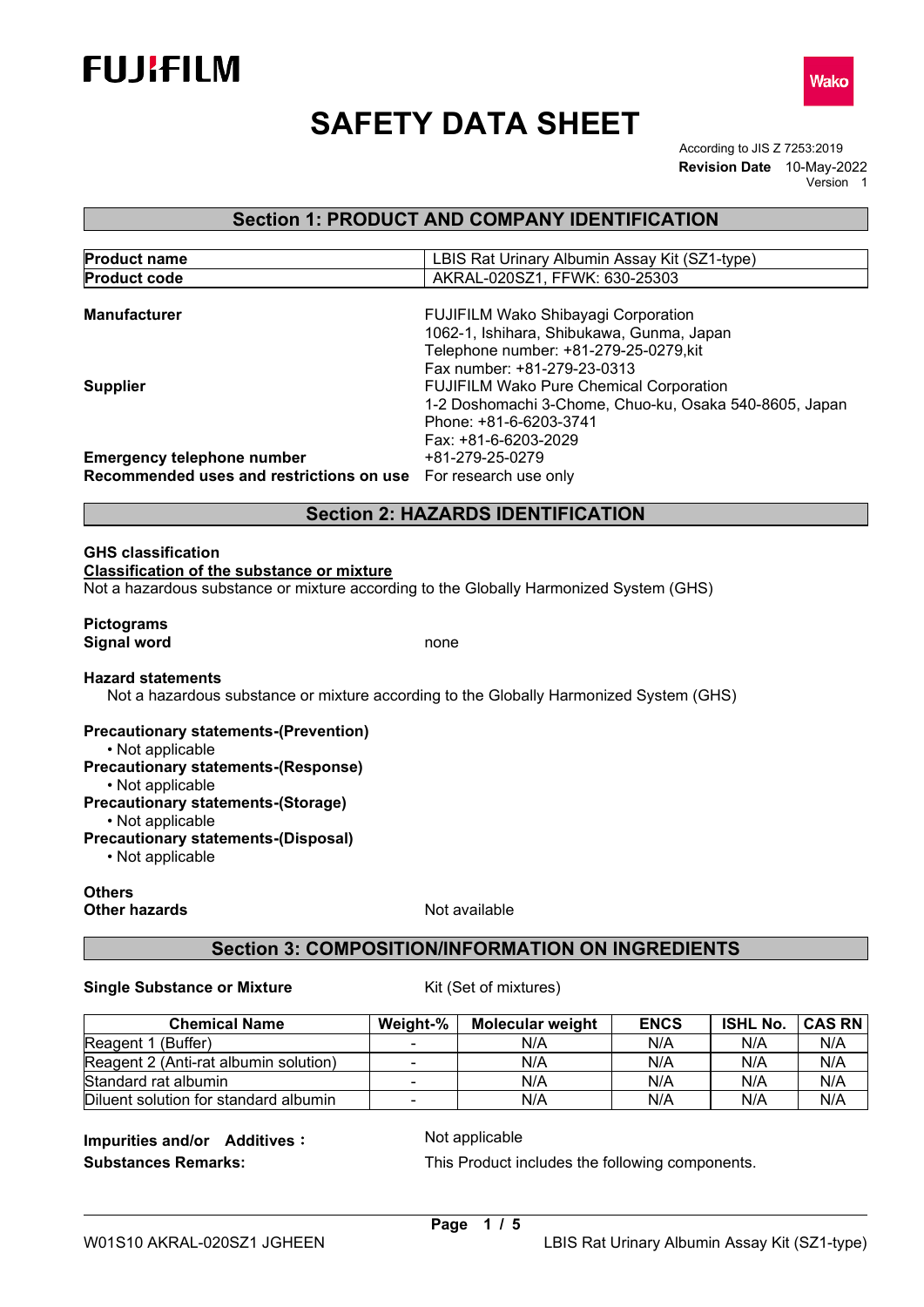Polyoxyethylene (20) Sorbitan Monolaurate <0.5 % This product does not contain hazardous chemicals at concentrations of 1 % or greater. Additionally, this product is not known to contain carcinogens etc. at concentrations of 0.1 % or greater.

# **Section 4: FIRST AID MEASURES**

\_\_\_\_\_\_\_\_\_\_\_\_\_\_\_\_\_\_\_\_\_\_\_\_\_\_\_\_\_\_\_\_\_\_\_\_\_\_\_\_\_\_\_\_\_\_\_\_\_\_\_\_\_\_\_\_\_\_\_\_\_\_\_\_\_\_\_\_\_\_\_\_\_\_\_\_\_\_\_\_\_\_\_\_\_\_\_\_\_\_

#### **Inhalation**

Remove to fresh air. If symptoms persist, call a physician.

## **Skin contact**

Wash off immediately with soap and plenty of water. If symptoms persist, call a physician.

#### **Eye contact**

IF IN EYES: Rinse cautiously with water for several minutes. Remove contact lenses, if present and easy to do. Continue rinsing. Immediate medical attention is required.

#### **Ingestion**

Rinse mouth. Never give anything by mouth to an unconscious person. Call a physician or poison control center immediately. Do not induce vomiting without medical advice.

#### **Protection of first-aiders**

Use personal protective equipment as required.

# **Section 5: FIRE FIGHTING MEASURES**

#### **Suitable extinguishing media**

Use extinguishing measures that are appropriate to local circumstances and the surrounding environment. **Unsuitable extinguishing media**

#### No information available

#### **Specific hazards arising from the chemical product**

Thermal decomposition can lead to release of irritating and toxic gases and vapors.

#### **Special extinguishing method**

No information available

# **Special protective actions for fire-fighters**

Use personal protective equipment as required. Firefighters should wear self-contained breathing apparatus and full firefighting turnout gear.

# **Section 6: ACCIDENTAL RELEASE MEASURES**

#### **Personal precautions, protective equipment and emergency procedures**

For indoor, provide adequate ventilation process until the end of working. Deny unnecessary entry other than the people involved by, for example, using a rope. While working, wear appropriate protective equipments to avoid adhering it on skin, or inhaling the gas. Work from windward, and retract the people downwind.

# **Environmental precautions**

To be careful not discharged to the environment without being properly handled waste water contaminated. **Methods and materials for contaminant and methods and materials for cleaning up**

Absorb dry sand, earth, sawdust and the waste. Collect empty container that can be sealed.

## **Recovery, neutralization**

No information available

# **Secondary disaster prevention measures**

Clean contaminated objects and areas thoroughly observing environmental regulations.

# **Section 7: HANDLING AND STORAGE**

# **Handling**

## **Technical measures**

Use with local exhaust ventilation.

# **Precautions**

Do not rough handling containers, such as upsetting, falling, giving a shock, and dragging. Prevent leakage, overflow, and scattering. Not to generate steam and dust in vain. Seal the container after use. After handling, wash hands and face, and then gargle. In places other than those specified, should not be smoking or eating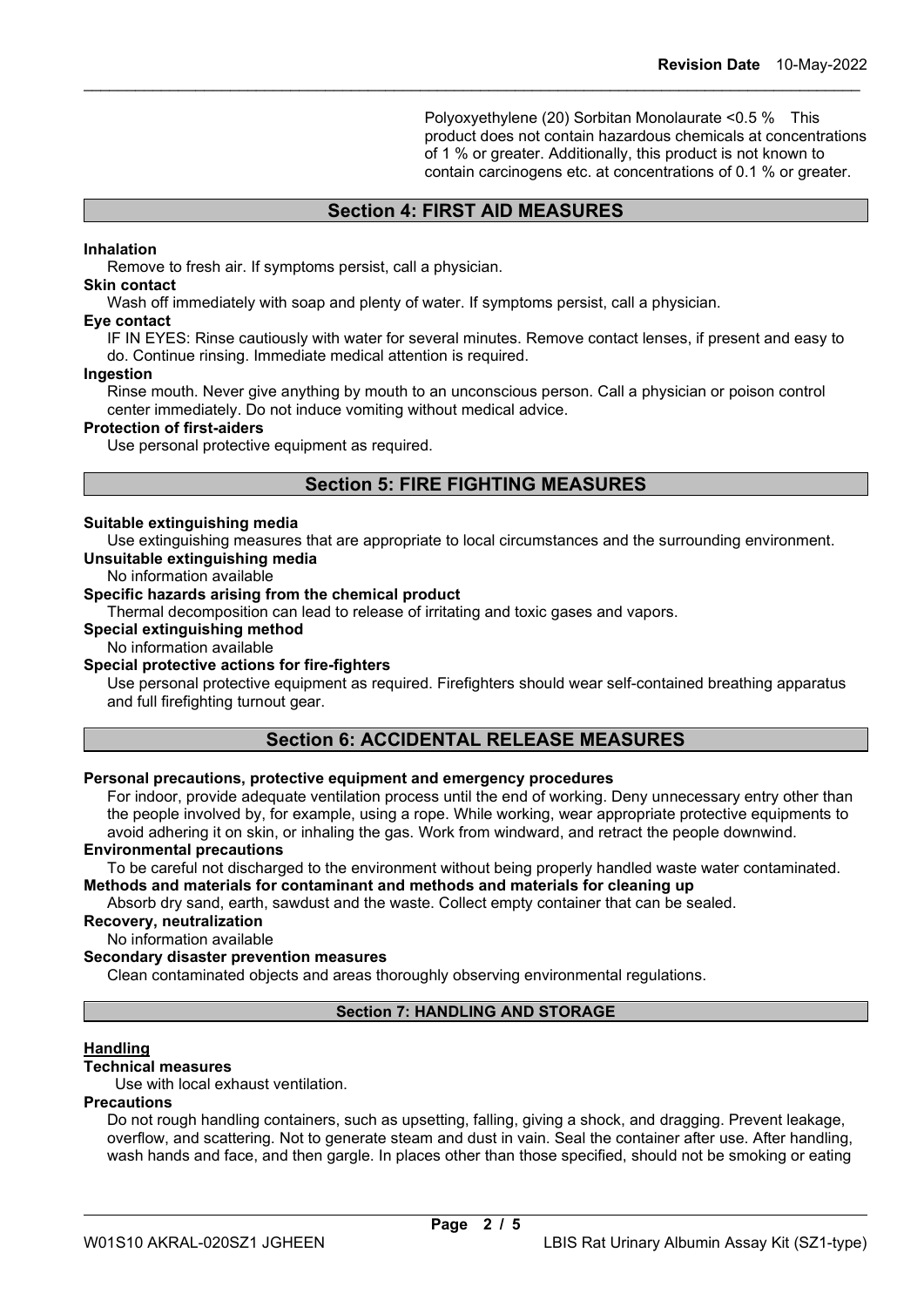and drinking. Should not be brought contaminated protective equipment and gloves to rest stops. Deny unnecessary entry of non-emergency personnel to the handling area.

\_\_\_\_\_\_\_\_\_\_\_\_\_\_\_\_\_\_\_\_\_\_\_\_\_\_\_\_\_\_\_\_\_\_\_\_\_\_\_\_\_\_\_\_\_\_\_\_\_\_\_\_\_\_\_\_\_\_\_\_\_\_\_\_\_\_\_\_\_\_\_\_\_\_\_\_\_\_\_\_\_\_\_\_\_\_\_\_\_\_

#### **Safety handling precautions**

Avoid contact with skin, eyes or clothing. Use personal protective equipment as required.

**Storage**

**Safe storage conditions**

**Safe packaging material and the Safe packaging material noise of the No information available**<br> **No information available**<br> **No information available Incompatible substances** 

Keep container protect from light tightly closed. Store in a cool (2-8 °C) place.

# **Section 8: EXPOSURE CONTROLS/PERSONAL PROTECTION**

#### **Engineering controls**

In case of indoor workplace, seal the source or use a local exhaust system. Provide the safety shower facility, and hand- and eye-wash facility. And display their position clearly.

**Exposure limits** Exposure limits **This product, as supplied, does not contain any hazardous** materials with occupational exposure limits established by the region specific regulatory bodies.

# **Personal protective equipment Respiratory protection**<br> **Respiratory protection**<br> **Protection**Protection gloves **Hand protection**<br>Eye protection **Skin and body protection General hygiene considerations**

protective eyeglasses or chemical safety goggles<br>Long-sleeved work clothes

Handle in accordance with good industrial hygiene and safety practice.

# **Section 9: PHYSICAL AND CHEMICAL PROPERTIES**

| Appearance                                             | Kit (Set of mixtures) |
|--------------------------------------------------------|-----------------------|
| Odor                                                   | No data available     |
| <b>Melting point/freezing point</b>                    | No data available     |
| Boiling point, initial boiling point and boiling range | No data available     |
| <b>Flammability</b>                                    | No data available     |
| <b>Evaporation rate:</b>                               | No data available     |
| Flammability (solid, gas):                             | No data available     |
| Upper/lower flammability or explosive limits           |                       |
| Upper:                                                 | No data available     |
| Lower:                                                 | No data available     |
| <b>Flash point</b>                                     | No data available     |
| Auto-ignition temperature:                             | No data available     |
| <b>Decomposition temperature:</b>                      | No data available     |
| рH                                                     | No data available     |
| Viscosity (coefficient of viscosity)                   | No data available     |
| <b>Dynamic viscosity</b>                               | No data available     |
| <b>Solubilities</b>                                    | No data available     |
| n-Octanol/water partition coefficient: (log Pow)       | No data available     |
| Vapour pressure                                        | No data available     |
| <b>Specific Gravity / Relative density</b>             | No data available     |
| <b>Vapour density</b>                                  | No data available     |
| <b>Particle characteristics</b>                        | No data available     |
|                                                        |                       |

# **Section 10: STABILITY AND REACTIVITY**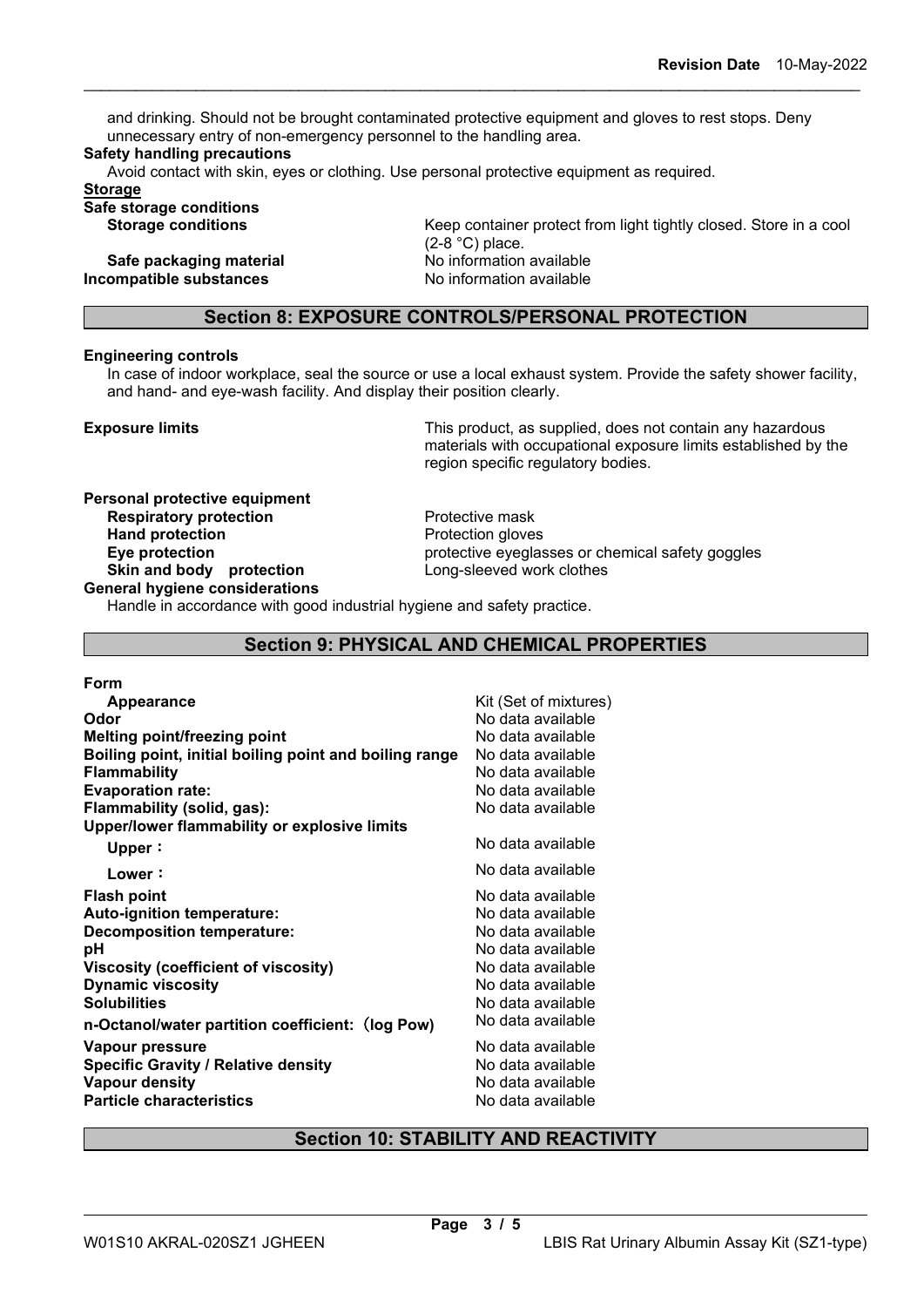#### **Stability Reactivity**<br> **Chemical stability**<br> **Chemical stability**<br> **Chemical stability**<br> **Chemical stability** Stable under recommended storage conditions. **Hazardous reactions** None under normal processing **Conditions to avoid** Extremes of temperature and direct sunlight **Incompatible materials** No information available **Hazardous decomposition products** Carbon monoxide (CO), Carbon dioxide (CO2), Nitrogen oxides (NOx)

# **Section 11: TOXICOLOGICAL INFORMATION**

\_\_\_\_\_\_\_\_\_\_\_\_\_\_\_\_\_\_\_\_\_\_\_\_\_\_\_\_\_\_\_\_\_\_\_\_\_\_\_\_\_\_\_\_\_\_\_\_\_\_\_\_\_\_\_\_\_\_\_\_\_\_\_\_\_\_\_\_\_\_\_\_\_\_\_\_\_\_\_\_\_\_\_\_\_\_\_\_\_\_

**Skin irritation/corrosion**<br> **Serious eve damage/ irritation**<br> **Serious eve damage/ irritation Serious eye damage/ irritation entity of the Serious Serious Pressuration Respiratory of Serious Respiration Respiratory or skin sensitization**<br> **Reproductive cell mutagenicity** No data available **Reproductive cell mutagenicity entity and No data available Carcinogenicity** Carcinogenicity **Carcinogenicity** 

**Reproductive toxicity and available STOT-single exposure Algebra 2012 Modata available STOT-single exposure STOT-single exposure** Modata available<br> **STOT-repeated exposure** No data available **STOT-repeated exposure** No data available<br> **Aspiration hazard** No data available **Aspiration hazard** 

**Acute toxicity No data available No data available** 

# **Section 12: ECOLOGICAL INFORMATION**

**Persistence and degradability and No information available**<br> **Bioaccumulative potential** No information available **Bioaccumulative potential<br>Mobility in soil Hazard to the ozone layer** 

**Ecotoxicity No information available** 

**Other data** No data available

No information available<br>No information available

# **Section 13: DISPOSAL CONSIDERATIONS**

## **Waste from residues**

Disposal should be in accordance with applicable regional, national and local laws and regulations. **Contaminated container and contaminated packaging**

Disposal should be in accordance with applicable regional, national and local laws and regulations.

# **Section 14: TRANSPORT INFORMATION**

| <b>ADR/RID</b><br>UN number<br>Proper shipping name:<br><b>UN classification</b><br><b>Subsidiary hazard class</b> | Not regulated  |
|--------------------------------------------------------------------------------------------------------------------|----------------|
| Packing group<br><b>Marine pollutant</b>                                                                           | Not applicable |
| IMDG<br>UN number<br>Proper shipping name:                                                                         | Not regulated  |